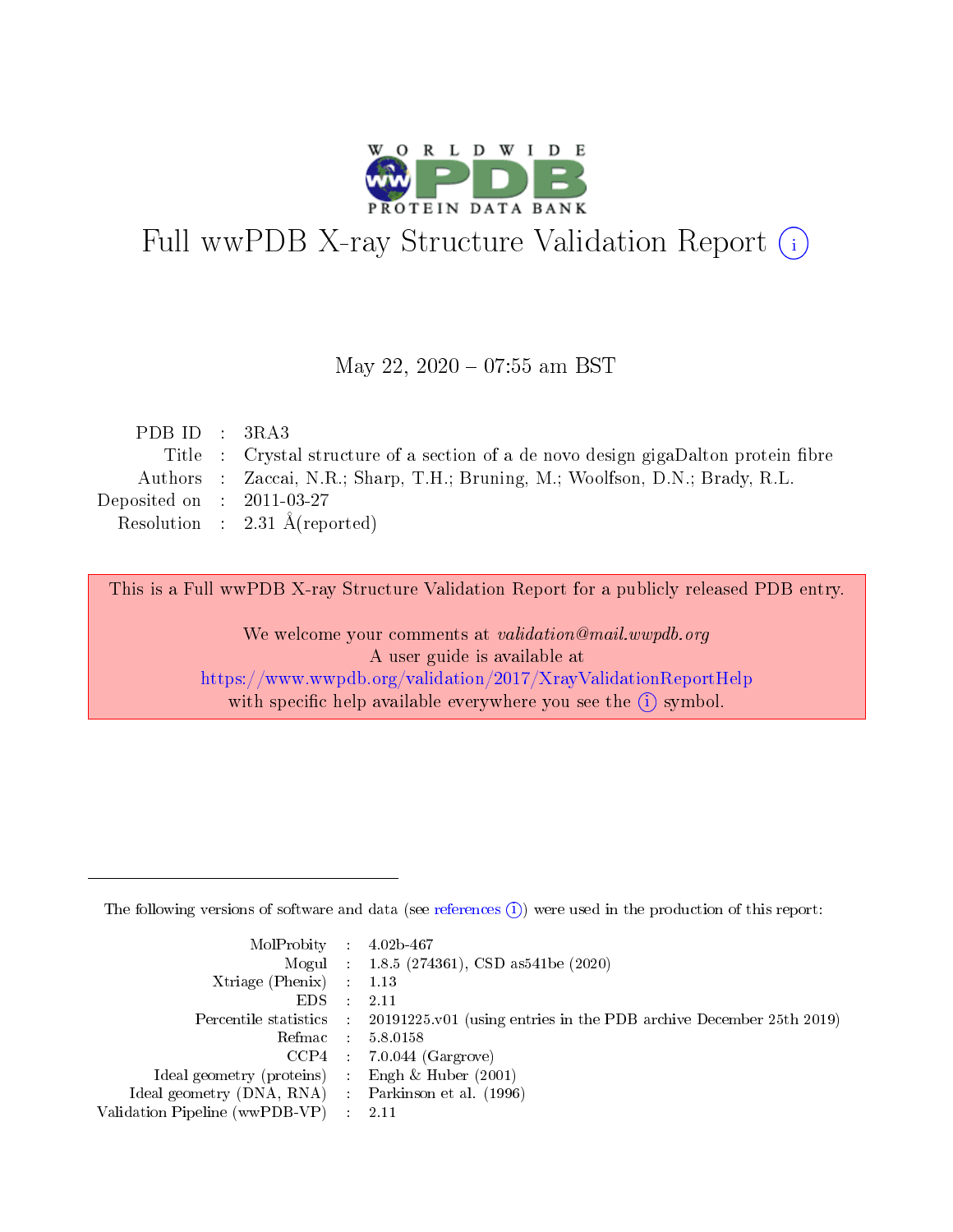# 1 [O](https://www.wwpdb.org/validation/2017/XrayValidationReportHelp#overall_quality)verall quality at a glance  $(i)$

The following experimental techniques were used to determine the structure: X-RAY DIFFRACTION

The reported resolution of this entry is 2.31 Å.

Percentile scores (ranging between 0-100) for global validation metrics of the entry are shown in the following graphic. The table shows the number of entries on which the scores are based.



| Metric                | Whole archive        | <b>Similar resolution</b>                                              |  |  |
|-----------------------|----------------------|------------------------------------------------------------------------|--|--|
|                       | $(\#\text{Entries})$ | $(\#\text{Entries},\,\text{resolution}\,\,\text{range}(\textup{\AA}))$ |  |  |
| $R_{free}$            | 130704               | $5974(2.34-2.30)$                                                      |  |  |
| Clashscore            | 141614               | 6604 $(2.34 - 2.30)$                                                   |  |  |
| Ramachandran outliers | 138981               | $6523(2.34-2.30)$                                                      |  |  |
| Sidechain outliers    | 138945               | $\overline{6523}$ $(2.34-2.30)$                                        |  |  |
| RSRZ outliers         | 127900               | $5855(2.34-2.30)$                                                      |  |  |

The table below summarises the geometric issues observed across the polymeric chains and their fit to the electron density. The red, orange, yellow and green segments on the lower bar indicate the fraction of residues that contain outliers for  $>=$  3, 2, 1 and 0 types of geometric quality criteria respectively. A grey segment represents the fraction of residues that are not modelled. The numeric value for each fraction is indicated below the corresponding segment, with a dot representing fractions  $\epsilon=5\%$  The upper red bar (where present) indicates the fraction of residues that have poor fit to the electron density. The numeric value is given above the bar.

| Mol | Chain | $\mid$ Length | Quality of chain |     |     |                        |
|-----|-------|---------------|------------------|-----|-----|------------------------|
|     | А     | 28            | 79%              |     | 18% |                        |
|     | E     | 28            | 57%              | 29% | 7%  | 7%                     |
| ച   | B     | 28            | 4%<br>71%        | 14% | ٠   | 11%                    |
| ച   | D     | 28            | 7%<br>64%        | 29% |     | $\bullet$<br>$\bullet$ |

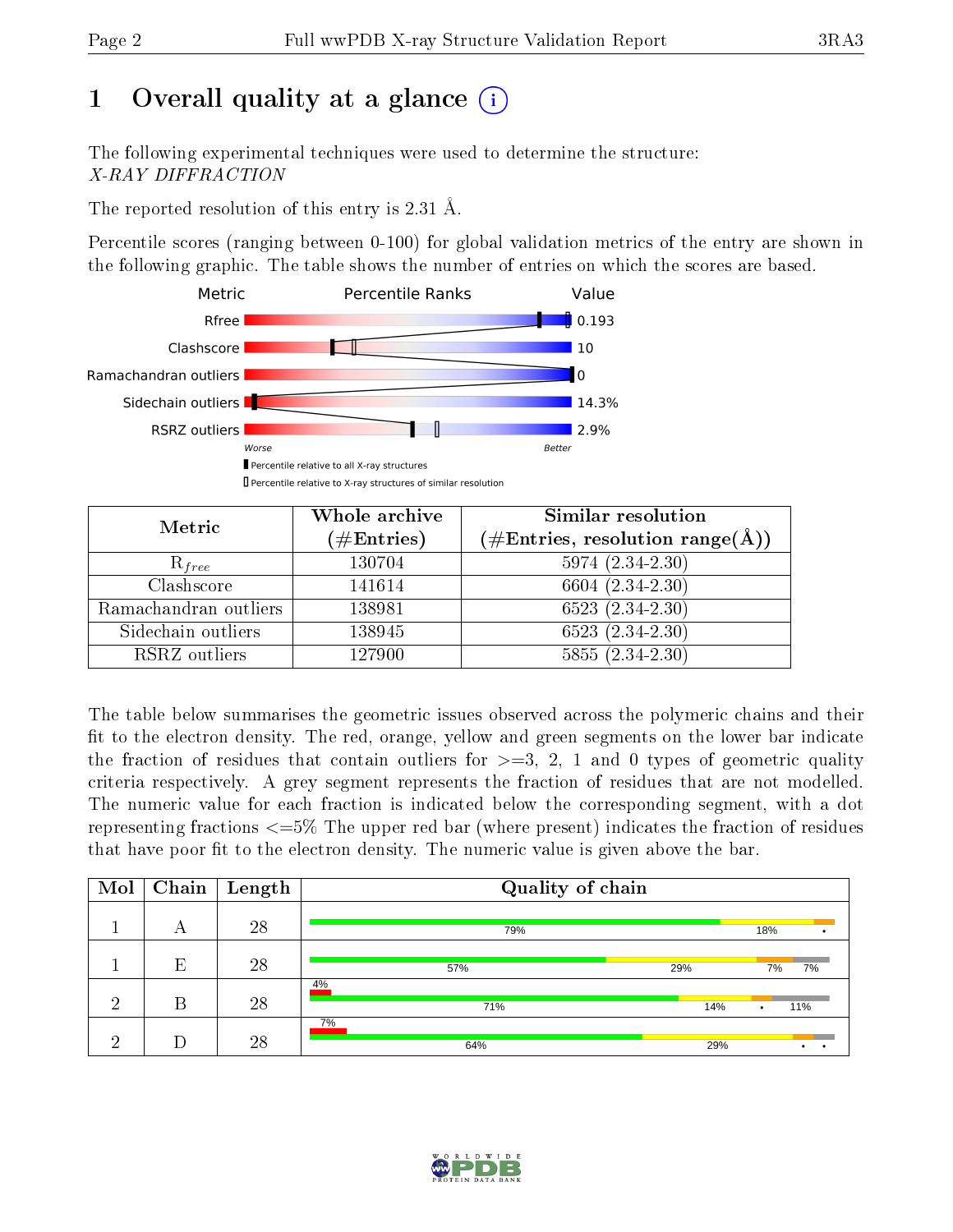# 2 Entry composition (i)

There are 4 unique types of molecules in this entry. The entry contains 892 atoms, of which 0 are hydrogens and 0 are deuteriums.

In the tables below, the ZeroOcc column contains the number of atoms modelled with zero occupancy, the AltConf column contains the number of residues with at least one atom in alternate conformation and the Trace column contains the number of residues modelled with at most 2 atoms.

| Mol |  | Chain   Residues | Atoms         |          |  |  |    | $\text{ZeroOcc}$   AltConf   Trace |  |
|-----|--|------------------|---------------|----------|--|--|----|------------------------------------|--|
|     |  | 28               | Total C I N O |          |  |  |    |                                    |  |
|     |  | 222              | 140 1 36 45   |          |  |  |    |                                    |  |
|     |  | 26               | Total C I N O |          |  |  |    |                                    |  |
|     |  |                  | 204           | 129 1 32 |  |  | 42 |                                    |  |

Molecule 1 is a protein called p1c.

• Molecule 2 is a protein called p2f.

| Mol |  | Chain   Residues | Atoms         |              |  |  | $\text{ZeroOcc} \mid \text{AltConf} \mid \text{Trace} \mid$ |  |  |
|-----|--|------------------|---------------|--------------|--|--|-------------------------------------------------------------|--|--|
|     |  | 25               | Total C N O   |              |  |  |                                                             |  |  |
|     |  |                  | 207 130 40 37 |              |  |  |                                                             |  |  |
|     |  | 27               | Total C N O   |              |  |  |                                                             |  |  |
|     |  |                  | 224           | $-141$ 43 40 |  |  |                                                             |  |  |

Molecule 3 is SODIUM ION (three-letter code: NA) (formula: Na).

|  | Mol   Chain   Residues | Atoms        | $\perp$ ZeroOcc $\parallel$ AltConf $\parallel$ |  |
|--|------------------------|--------------|-------------------------------------------------|--|
|  |                        | Fotal<br>-Na |                                                 |  |

• Molecule 4 is water.

| Mol |    | Chain   Residues | Atoms                             | $ZeroOcc$   AltConf |
|-----|----|------------------|-----------------------------------|---------------------|
|     |    |                  | Total O                           |                     |
|     |    | 10               | Total<br>$\left($<br>10<br>$10\,$ |                     |
|     |    |                  | Total<br>$\left($<br>9            |                     |
|     | H) |                  | Total<br>$\left( \right)$         |                     |

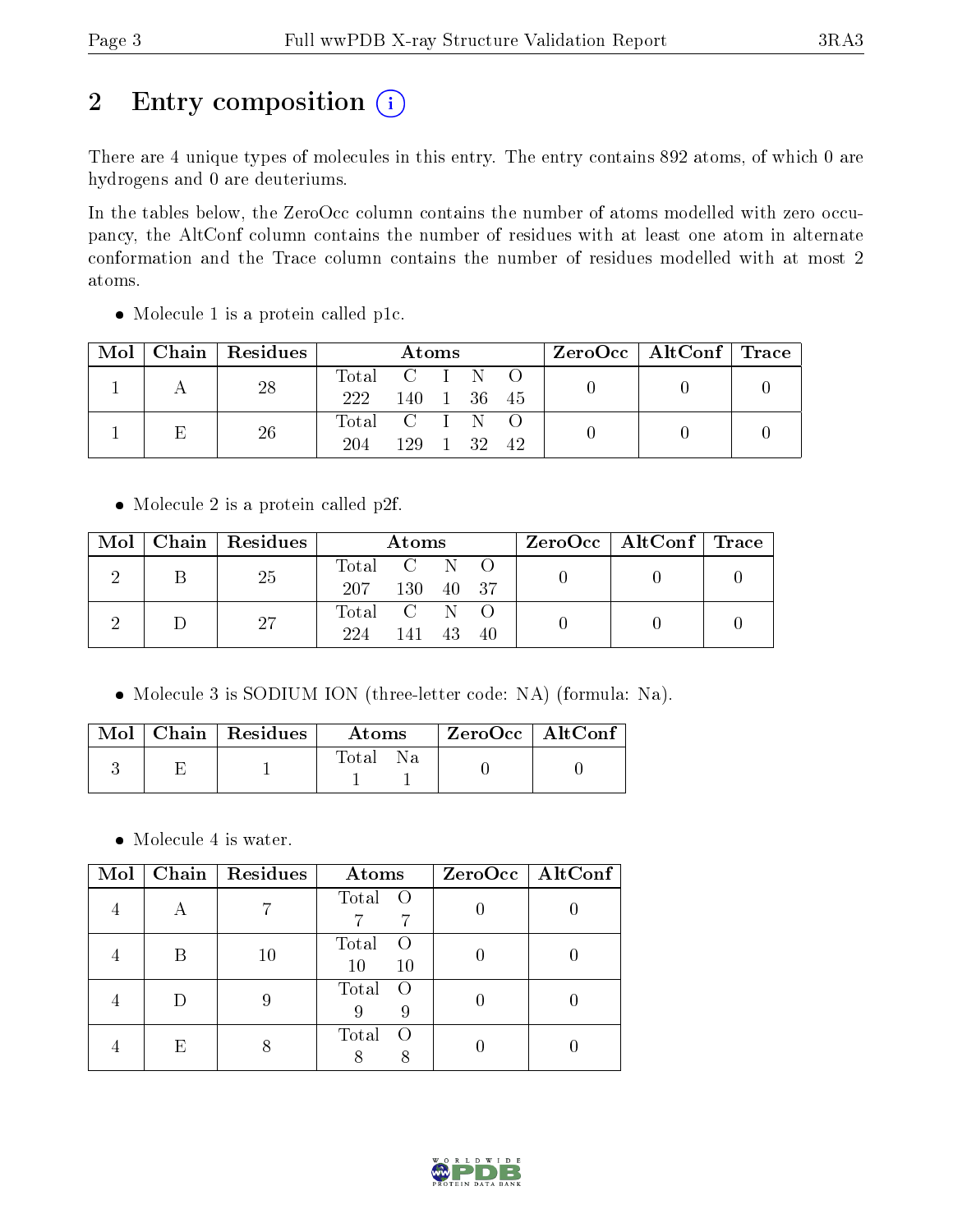# 3 Residue-property plots  $(i)$

These plots are drawn for all protein, RNA and DNA chains in the entry. The first graphic for a chain summarises the proportions of the various outlier classes displayed in the second graphic. The second graphic shows the sequence view annotated by issues in geometry and electron density. Residues are color-coded according to the number of geometric quality criteria for which they contain at least one outlier: green  $= 0$ , yellow  $= 1$ , orange  $= 2$  and red  $= 3$  or more. A red dot above a residue indicates a poor fit to the electron density (RSRZ  $> 2$ ). Stretches of 2 or more consecutive residues without any outlier are shown as a green connector. Residues present in the sample, but not in the model, are shown in grey.

| Chain A:                                                              | 79% |     | 18%      |
|-----------------------------------------------------------------------|-----|-----|----------|
| <mark>ន្លង</mark> ប្តូន<br><b>E16</b>                                 |     |     |          |
| $\bullet$ Molecule 1: p1c                                             |     |     |          |
| Chain $E$ :                                                           | 57% | 29% | 7%<br>7% |
| <mark>ដូងដូង</mark> ដូម្ន<br>6<br><mark>ន ឌ</mark><br>\$.             |     |     |          |
| $\bullet$ Molecule 2: p2f                                             |     |     |          |
| 4%<br>Chain B:                                                        | 71% | 14% | 11%      |
| <b>SXI</b><br>98<br>စ္ထာ<br>봁<br>룔<br>г                               |     |     |          |
| $\bullet$ Molecule 2: p2f                                             |     |     |          |
| 7%<br>Chain D:                                                        | 64% | 29% |          |
| <b>SAT</b><br>28<br>$\frac{4}{5}$<br>$\frac{9}{2}$ ង<br>Q<br>က္က<br>능 |     |     |          |

• Molecule 1: p1c

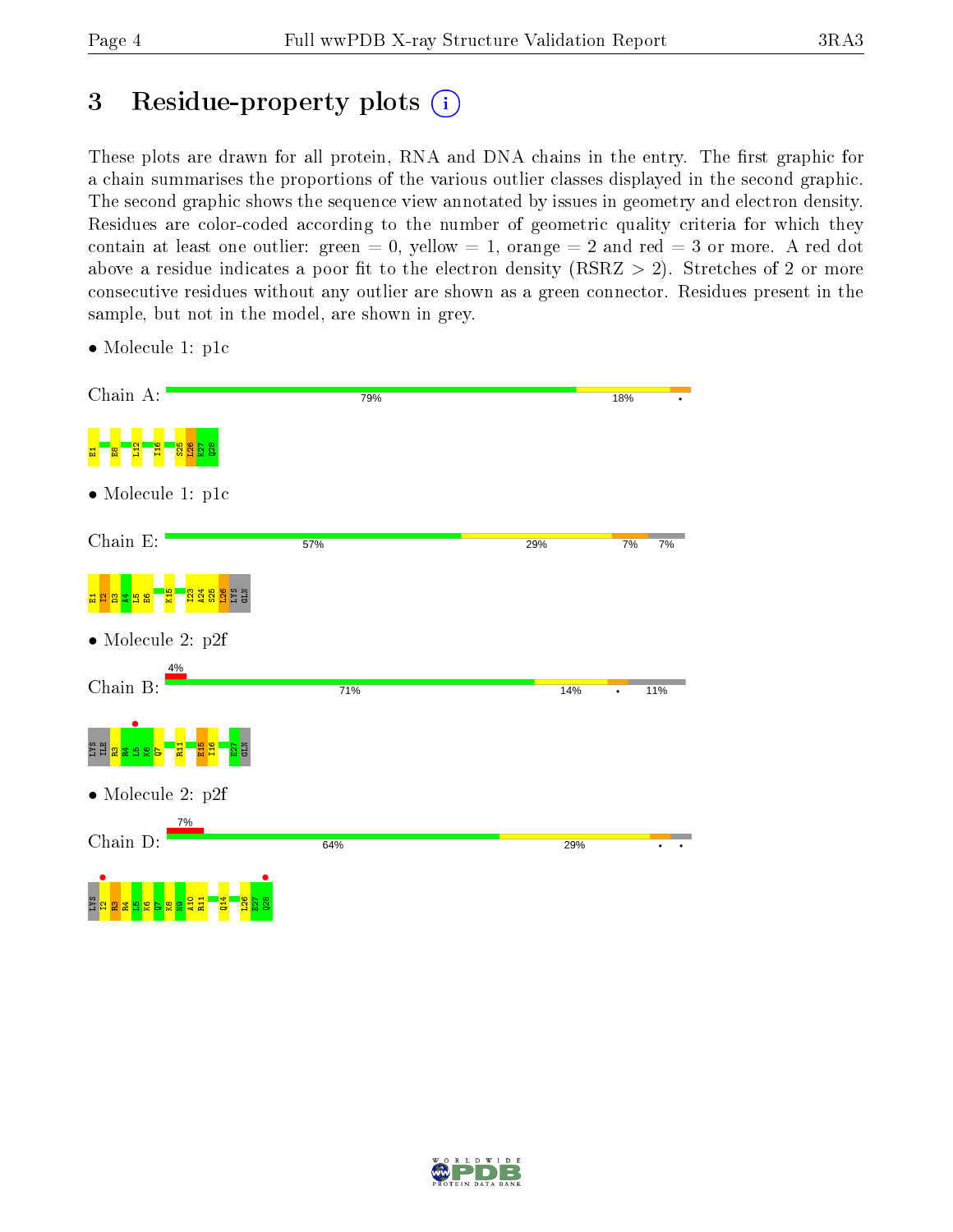# 4 Data and refinement statistics  $(i)$

| Property                                                         | $\overline{\text{Value}}$                                   | Source     |
|------------------------------------------------------------------|-------------------------------------------------------------|------------|
| Space group                                                      | $\overline{P}32$                                            | Depositor  |
| Cell constants                                                   | $45.08\text{\AA}$<br>$67.59\text{\AA}$<br>$45.08\text{\AA}$ | Depositor  |
| a, b, c, $\alpha,\,\beta,\,\gamma$                               | $90.00^\circ$<br>$90.00^{\circ}$ $120.00^{\circ}$           |            |
| Resolution $(A)$                                                 | $\overline{22.54}$<br>$\frac{-}{2}$ 2.31                    | Depositor  |
|                                                                  | $22.54 - 2.31$                                              | <b>EDS</b> |
| % Data completeness                                              | $99.8(22.54-2.31)$                                          | Depositor  |
| (in resolution range)                                            | 99.9 (22.54-2.31)                                           | <b>EDS</b> |
| $R_{merge}$                                                      | 0.10                                                        | Depositor  |
| $\frac{R_{sym}}{{}1}$                                            | (Not available)                                             | Depositor  |
|                                                                  | 2.18 (at $2.31\text{\AA})$                                  | Xtriage    |
| Refinement program                                               | <b>REFMAC 5.5.0109</b>                                      | Depositor  |
|                                                                  | $0.188$ , $0.248$                                           | Depositor  |
| $R, R_{free}$                                                    | 0.188<br>0.193<br>$\ddot{\phantom{1}}$                      | DCC        |
| $R_{free}$ test set                                              | 685 reflections $(10.12\%)$                                 | wwPDB-VP   |
| Wilson B-factor $(A^2)$                                          | 43.6                                                        | Xtriage    |
| Anisotropy                                                       | 0.256                                                       | Xtriage    |
| Bulk solvent $k_{sol}(\text{e}/\text{Å}^3), B_{sol}(\text{Å}^2)$ | 0.39, 38.3                                                  | EDS        |
| L-test for twinning <sup>2</sup>                                 | $< L >$ = 0.44, $< L2$ = 0.26                               | Xtriage    |
|                                                                  | $0.057$ for $-h,-k,l$                                       |            |
| Estimated twinning fraction                                      | $0.095$ for $h,-h-k,-l$                                     | Xtriage    |
|                                                                  | $0.147$ for $-k,-h,-l$                                      |            |
|                                                                  | $0.819$ for H, K, L                                         |            |
| Reported twinning fraction                                       | $0.181$ for $h+k,-k,-l$                                     | Depositor  |
| Outliers                                                         | 0 of 6767 reflections                                       | Xtriage    |
| $F_o, F_c$ correlation                                           | 0.95                                                        | <b>EDS</b> |
| Total number of atoms                                            | 892                                                         | wwPDB-VP   |
| Average B, all atoms $(A^2)$                                     | 45.0                                                        | wwPDB-VP   |

Xtriage's analysis on translational NCS is as follows: The largest off-origin peak in the Patterson function is  $8.60\%$  of the height of the origin peak. No significant pseudotranslation is detected.

<sup>&</sup>lt;sup>2</sup>Theoretical values of  $\langle |L| \rangle$ ,  $\langle L^2 \rangle$  for acentric reflections are 0.5, 0.333 respectively for untwinned datasets, and 0.375, 0.2 for perfectly twinned datasets.



<span id="page-4-1"></span><span id="page-4-0"></span><sup>1</sup> Intensities estimated from amplitudes.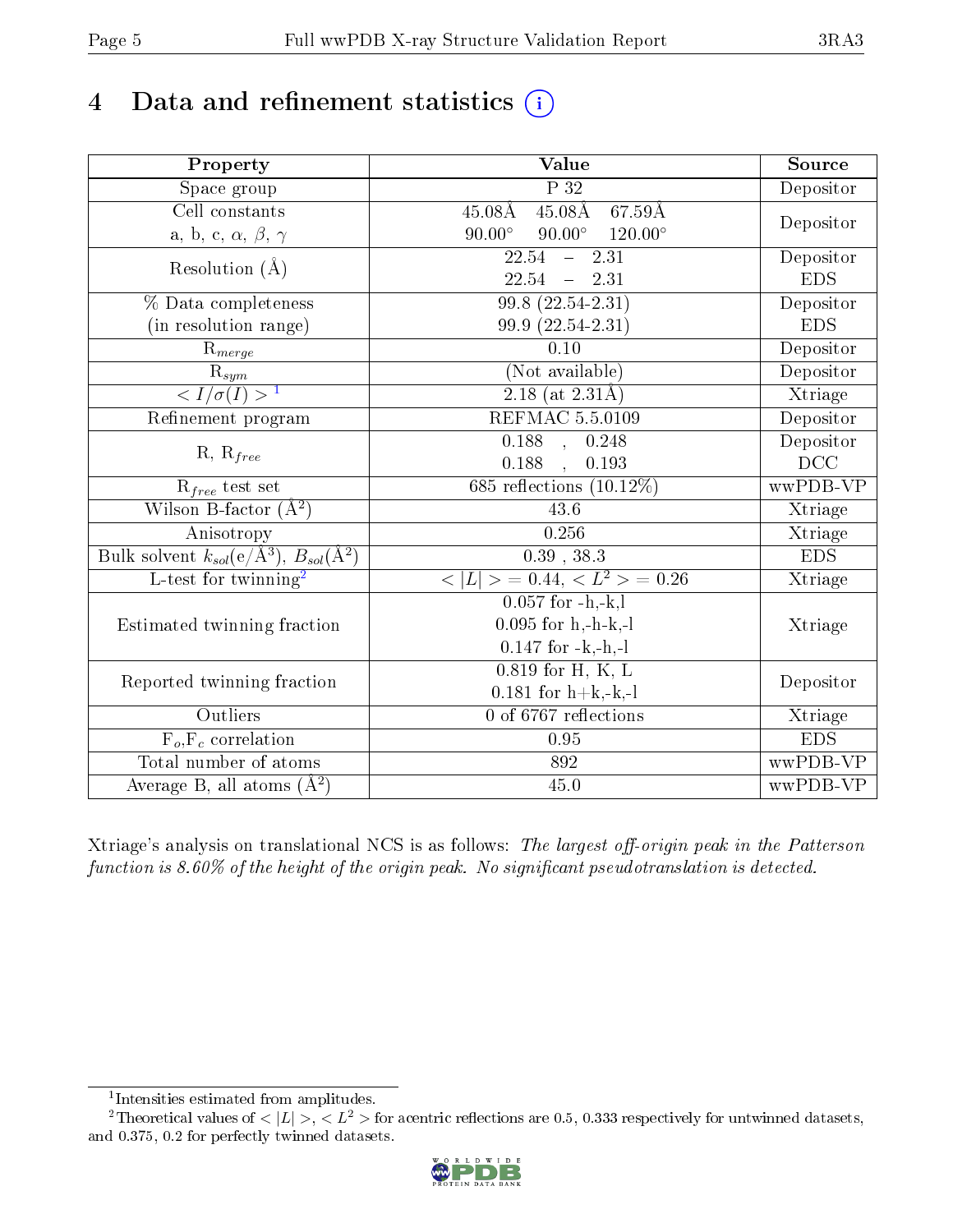# 5 Model quality  $(i)$

# 5.1 Standard geometry  $(i)$

Bond lengths and bond angles in the following residue types are not validated in this section: NA, PHI

The Z score for a bond length (or angle) is the number of standard deviations the observed value is removed from the expected value. A bond length (or angle) with  $|Z| > 5$  is considered an outlier worth inspection. RMSZ is the root-mean-square of all Z scores of the bond lengths (or angles).

| Mol | Chain |      | Bond lengths   | Bond angles |                              |  |
|-----|-------|------|----------------|-------------|------------------------------|--|
|     |       | RMSZ | $\# Z  > 5$    | RMSZ        | # $ Z >5$                    |  |
|     |       | 0.87 | 0/208          | 0.83        | $1/275$ $(0.4\%)$            |  |
|     | F)    | 0.79 | $^{\prime}190$ | 1.03        | 0/252                        |  |
| 2   | В     | 0.99 | /207           | 0.79        | 0/274                        |  |
| 2   | Ð     | 1.00 | $^{\prime}224$ | 0.76        | 0/297                        |  |
| All | ΑH    | 0.92 | 829            | 0.85        | $^{\prime}1098$<br>$(0.1\%)$ |  |

There are no bond length outliers.

All (1) bond angle outliers are listed below:

|  |  | $\vert$ Mol $\vert$ Chain $\vert$ Res $\vert$ Type $\vert$ Atoms | $\vert$ Observed $(^\circ)$ $\vert$ Ideal $(^\circ)$ |  |
|--|--|------------------------------------------------------------------|------------------------------------------------------|--|
|  |  | LEU   CA-CB-CG   5.36                                            | 127 63                                               |  |

There are no chirality outliers.

There are no planarity outliers.

## 5.2 Too-close contacts  $(i)$

In the following table, the Non-H and H(model) columns list the number of non-hydrogen atoms and hydrogen atoms in the chain respectively. The H(added) column lists the number of hydrogen atoms added and optimized by MolProbity. The Clashes column lists the number of clashes within the asymmetric unit, whereas Symm-Clashes lists symmetry related clashes.

|  |     |     | Mol   Chain   Non-H   H(model)   H(added)   Clashes   Symm-Clashes |
|--|-----|-----|--------------------------------------------------------------------|
|  | 222 | 231 |                                                                    |
|  | 204 | 210 |                                                                    |
|  | 207 | 223 |                                                                    |
|  | 224 | 242 |                                                                    |
|  |     |     |                                                                    |
|  |     |     |                                                                    |

Continued on next page...

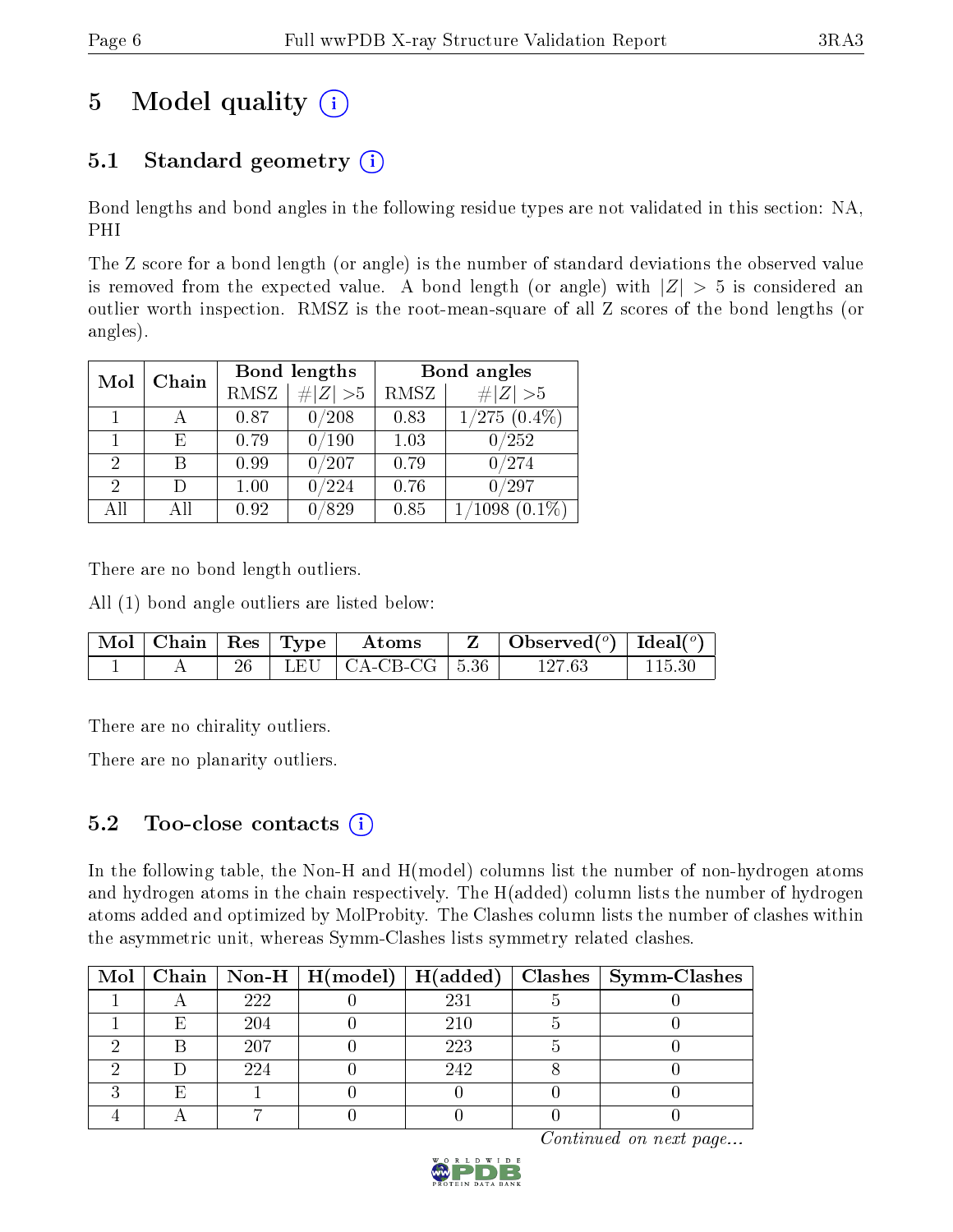| Mol |  |  | Chain   Non-H   H(model)   H(added)   Clashes   Symm-Clashes |
|-----|--|--|--------------------------------------------------------------|
|     |  |  |                                                              |
|     |  |  |                                                              |
|     |  |  |                                                              |
|     |  |  |                                                              |

Continued from previous page...

The all-atom clashscore is defined as the number of clashes found per 1000 atoms (including hydrogen atoms). The all-atom clashscore for this structure is 10.

All (18) close contacts within the same asymmetric unit are listed below, sorted by their clash magnitude.

|                    |                    | Interatomic      | Clash         |  |
|--------------------|--------------------|------------------|---------------|--|
| Atom-1             | Atom-2             | distance $(\AA)$ | overlap $(A)$ |  |
| 1: E: 1: GLU: HB3  | 1: E: 2: ILE:C     | 1.91             | 0.91          |  |
| 2:B:7:GLN:O        | 2:B:11:ARG:HG3     | 1.89             | 0.72          |  |
| 1:E:1:GLU:HB3      | 1: E:2: ILE: CA    | 2.20             | 0.71          |  |
| 2:D:11:ARG:HD2     | 4:D:34:HOH:O       | 1.95             | 0.66          |  |
| 1:E:23:ILE:O       | 1:E:24:ALA:HB3     | 2.01             | 0.60          |  |
| 2:D:2:ILE:HG13     | 2:D:3:ARG:N        | 2.18             | 0.58          |  |
| 1:E:25:SER:N       | 1:E:26:LEU:HA      | 2.19             | 0.58          |  |
| 1: A:16: ILE: HD13 | 2: B:15: GLU: HG2  | 1.86             | 0.56          |  |
| 1: A:8: GLU:O      | 1: A:12:LEU:HG     | 2.12             | 0.50          |  |
| 1: A: 16: ILE: CG1 | 2:B:16:ILE:HG13    | 2.44             | 0.47          |  |
| 1: A:16: ILE: HG13 | 2:B:16:ILE:HG13    | 1.97             | 0.47          |  |
| 2:D:2:ILE:HG13     | 2:D:3:ARG:H        | 1.81             | 0.46          |  |
| 2:D:10:ALA:O       | 2:D:14:GLN:HG3     | 2.16             | 0.45          |  |
| 2:D:2:ILE:HD12     | 2: D:6: LYS: HE3   | 1.99             | 0.44          |  |
| 2: D: 8: LYS: HE2  | 4: D: 37: HOH: O   | 2.17             | 0.44          |  |
| 1: A: 16: ILE: CD1 | 2: B: 15: GLU: HG2 | 2.48             | 0.43          |  |
| 2:D:2:ILE:HG22     | 1: E: 3: ASP: OD2  | 2.19             | 0.42          |  |
| 2:D:26:LEU:HD21    | 4:D:33:HOH:O       | 2.20             | 0.42          |  |

There are no symmetry-related clashes.

### 5.3 Torsion angles (i)

#### 5.3.1 Protein backbone (i)

In the following table, the Percentiles column shows the percent Ramachandran outliers of the chain as a percentile score with respect to all X-ray entries followed by that with respect to entries of similar resolution.

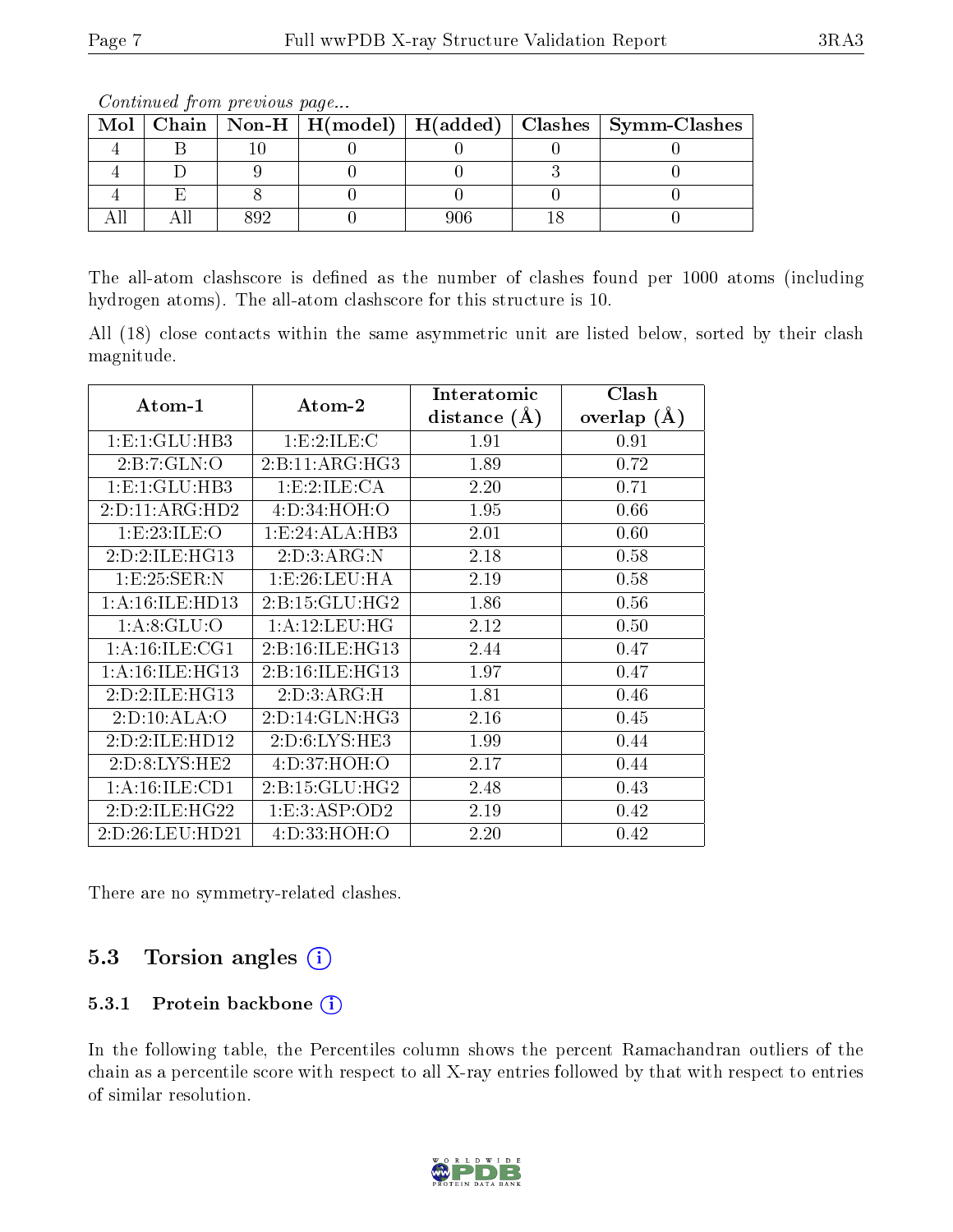| Mol            | Chain | Analysed       | Favoured    | Allowed  | Outliers       | Percentiles |            |
|----------------|-------|----------------|-------------|----------|----------------|-------------|------------|
|                | А     | $25/28$ (89\%) | $25(100\%)$ |          |                | <b>100</b>  | 100        |
|                | Ε     | $23/28$ (82\%) | $21(91\%)$  | $2(9\%)$ | $\overline{0}$ | 100         | $100 \mid$ |
| $\overline{2}$ | B     | $23/28$ (82\%) | $22(96\%)$  | $1(4\%)$ |                | 100         | 100        |
| $\overline{2}$ | D     | $25/28$ (89\%) | $25(100\%)$ |          |                | 100         | 100        |
| All            | All   | 96/112(86%)    | 93 (97%)    | $3(3\%)$ |                | 100         | 100        |

The Analysed column shows the number of residues for which the backbone conformation was analysed, and the total number of residues.

There are no Ramachandran outliers to report.

#### 5.3.2 Protein sidechains (i)

In the following table, the Percentiles column shows the percent sidechain outliers of the chain as a percentile score with respect to all X-ray entries followed by that with respect to entries of similar resolution.

The Analysed column shows the number of residues for which the sidechain conformation was analysed, and the total number of residues.

| Mol                         | Chain         | Analysed       | Rotameric   | Outliers   |   | Percentiles |  |
|-----------------------------|---------------|----------------|-------------|------------|---|-------------|--|
|                             | А             | $22/22$ (100%) | 19 $(86\%)$ | $3(14\%)$  | 3 | $ 3\rangle$ |  |
|                             | Ε             | $20/22(91\%)$  | 15(75%)     | 5(25%)     |   |             |  |
| $\mathcal{D}_{\mathcal{L}}$ | B             | $20/23$ (87%)  | 18 (90%)    | $2(10\%)$  |   | 8           |  |
| 2                           | $\mathcal{D}$ | $22/23$ (96\%) | $20(91\%)$  | $2(9\%)$   |   | 11          |  |
| All                         | All           | 84/90(93%)     | 72 (86%)    | $12(14\%)$ |   | 3           |  |

All (12) residues with a non-rotameric sidechain are listed below:

| Mol            | Chain  | Res            | Type       |
|----------------|--------|----------------|------------|
| 1              | А      | 1              | GLU        |
| 1              | A      | 25             | SER        |
| 1              | А      | 26             | LEU        |
| $\overline{2}$ | B      | 3              | ARG        |
| $\overline{2}$ | B      | 15             | GLU        |
| $\overline{2}$ | D      | 3              | $\rm{ARG}$ |
| $\overline{2}$ | $\Box$ | 4              | ARG        |
|                | Е      | $\overline{2}$ | ILE        |
| 1              | Ε      | 5              | LEU        |
|                | F,     |                | GLU        |

Continued on next page...

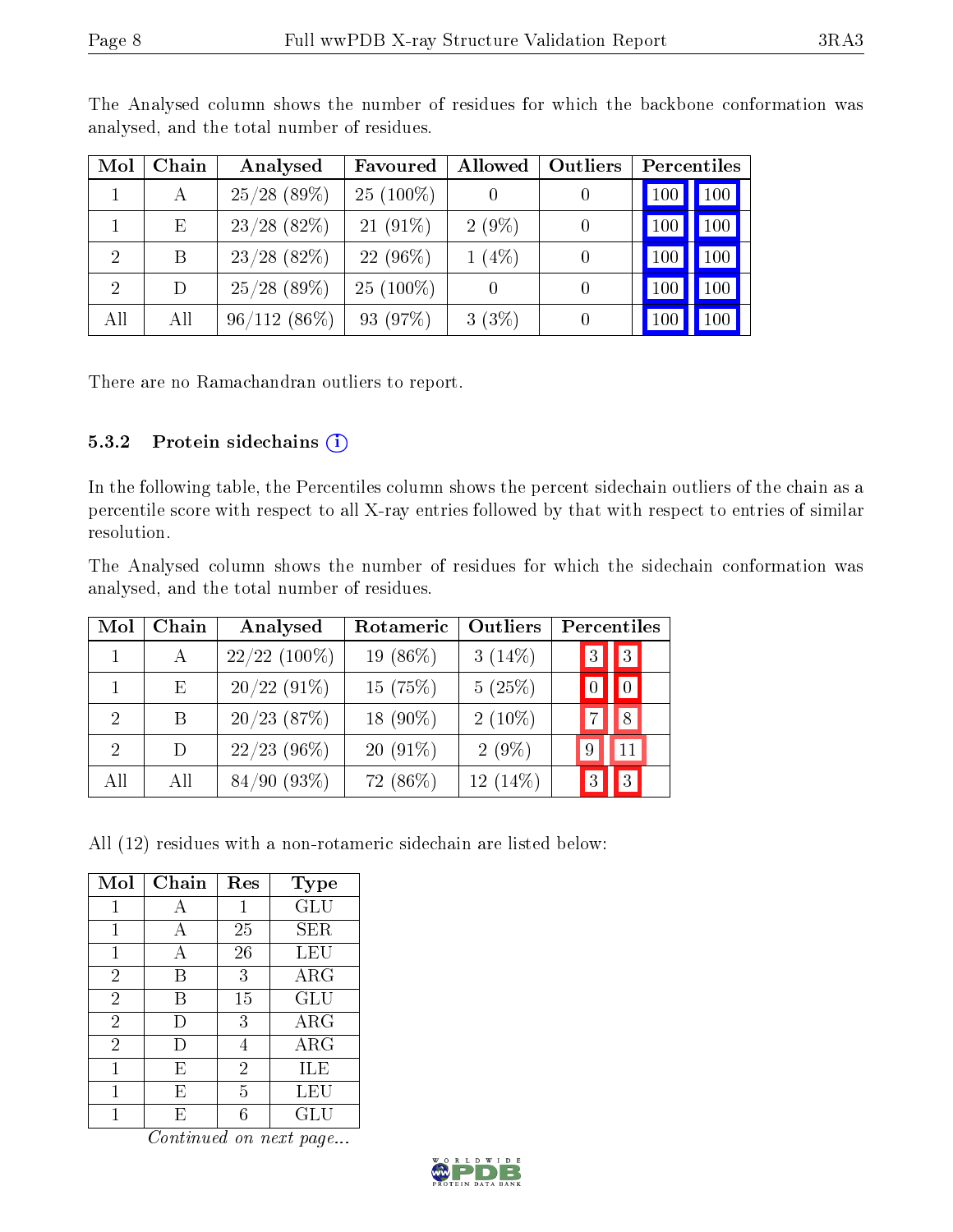Continued from previous page...

| Mol | Chain | Res | Type |
|-----|-------|-----|------|
|     |       | . r |      |
|     |       |     |      |

Some sidechains can be flipped to improve hydrogen bonding and reduce clashes. All (4) such sidechains are listed below:

| Mol | Chain | Res | <b>Type</b> |
|-----|-------|-----|-------------|
|     |       |     | <b>ASN</b>  |
|     |       |     | <b>ASN</b>  |
|     |       |     | GL N        |
|     |       |     | GL N        |

#### $5.3.3$  RNA  $(i)$

There are no RNA molecules in this entry.

### 5.4 Non-standard residues in protein, DNA, RNA chains (i)

2 non-standard protein/DNA/RNA residues are modelled in this entry.

In the following table, the Counts columns list the number of bonds (or angles) for which Mogul statistics could be retrieved, the number of bonds (or angles) that are observed in the model and the number of bonds (or angles) that are dened in the Chemical Component Dictionary. The Link column lists molecule types, if any, to which the group is linked. The Z score for a bond length (or angle) is the number of standard deviations the observed value is removed from the expected value. A bond length (or angle) with  $|Z| > 2$  is considered an outlier worth inspection. RMSZ is the root-mean-square of all Z scores of the bond lengths (or angles).

| Mol | $\perp$ Chain $\perp$<br>Type |    | $\perp$ Res | Link | Bond lengths |          |                | Bond angles |               |                             |
|-----|-------------------------------|----|-------------|------|--------------|----------|----------------|-------------|---------------|-----------------------------|
|     |                               |    |             |      | Counts       | RMSZ     | # $ Z  > 2$    | Counts      | RMSZ          | # Z                         |
|     | PHI                           | F. |             |      | 11, 12, 13   | 1.12     | $\sqrt{(9\%)}$ | 12,15,17    | $1.20^{-}$    | $(8\%)$                     |
|     | PHI                           |    |             |      | 11, 12, 13   | $1.26\,$ | $2(18\%)$      | 12,15,17    | $\sqrt{2.12}$ | $(25\%),$<br>3 <sup>1</sup> |

In the following table, the Chirals column lists the number of chiral outliers, the number of chiral centers analysed, the number of these observed in the model and the number defined in the Chemical Component Dictionary. Similar counts are reported in the Torsion and Rings columns. '-' means no outliers of that kind were identified.

| $\bf{Mol}$ |     |  |  | Type   Chain   Res   Link   Chirals   Torsions   Rings |                       |
|------------|-----|--|--|--------------------------------------------------------|-----------------------|
|            | PHI |  |  | $0/5/6/8$   $0/1/1/1$                                  |                       |
|            |     |  |  | 0/5/6/8                                                | $\frac{1}{2}$ 0/1/1/1 |

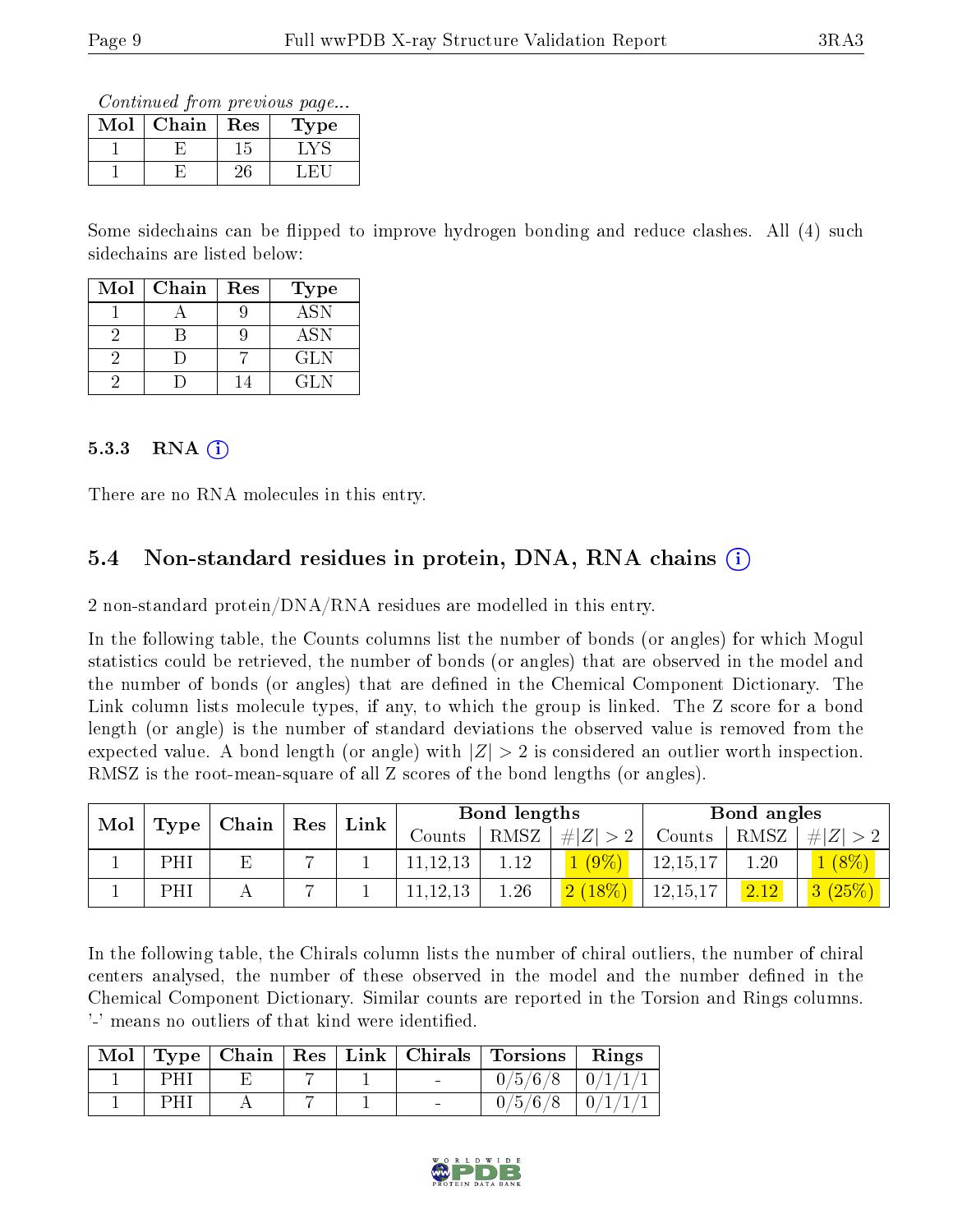| Mol | Chain   Res   Type |     | $\boldsymbol{\mathrm{Atoms}}$ |         | Observed $(A)$ | $ $ Ideal( $A$ ) |
|-----|--------------------|-----|-------------------------------|---------|----------------|------------------|
|     |                    | PHI | CE2-CD2                       | $+2.47$ | .43            | $1.38\,$         |
|     |                    | н   |                               | 2.22    | 2.15           | 2.10             |
|     |                    | DН. | 11E2-CD2-                     |         | -42            | 1.38             |

All (3) bond length outliers are listed below:

All (4) bond angle outliers are listed below:

| Mol | Chain | Res | Type       | Atoms        |         | Observed $(°)$ | $Ideal(^{\circ})$ |
|-----|-------|-----|------------|--------------|---------|----------------|-------------------|
|     |       |     | PHI        | CG-CB-CA     | $-5.11$ | 103.76         | 114.10            |
|     |       |     | <b>PHI</b> | $CE2-CZ-I$   | 2.99    | 124.19         | 119.68            |
|     |       |     | <b>PHI</b> | CB-CA-C      | $-2.91$ | 106.01         | 111 47            |
|     |       |     |            | $CE2-CZ-CE1$ | $-2.07$ | 117 75         | 120.63            |

There are no chirality outliers.

There are no torsion outliers.

There are no ring outliers.

No monomer is involved in short contacts.

#### 5.5 Carbohydrates  $(i)$

There are no carbohydrates in this entry.

### 5.6 Ligand geometry  $(i)$

Of 1 ligands modelled in this entry, 1 is monoatomic - leaving 0 for Mogul analysis.

There are no bond length outliers.

There are no bond angle outliers.

There are no chirality outliers.

There are no torsion outliers.

There are no ring outliers.

No monomer is involved in short contacts.

### 5.7 [O](https://www.wwpdb.org/validation/2017/XrayValidationReportHelp#nonstandard_residues_and_ligands)ther polymers (i)

There are no such residues in this entry.

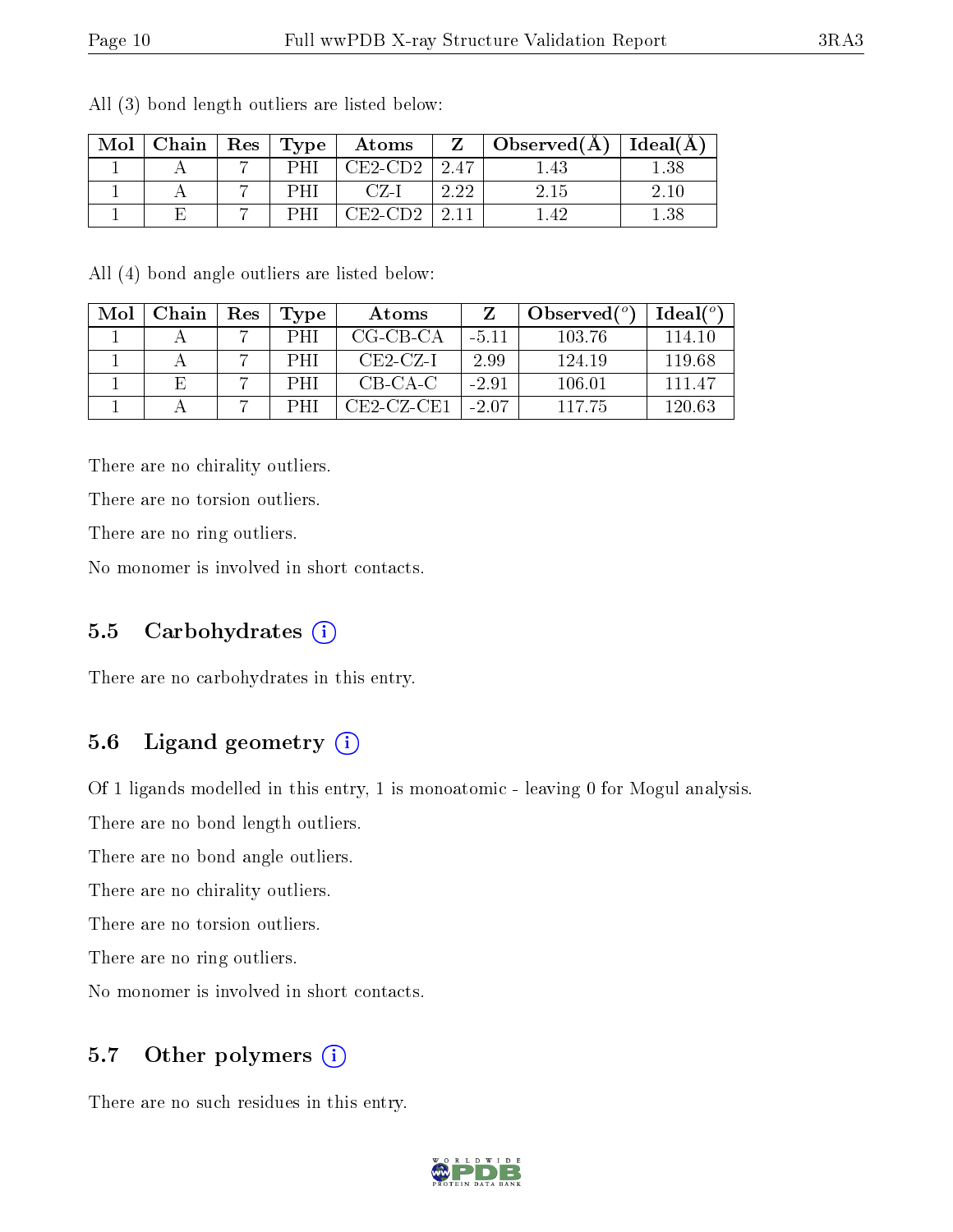# 5.8 Polymer linkage issues (i)

There are no chain breaks in this entry.

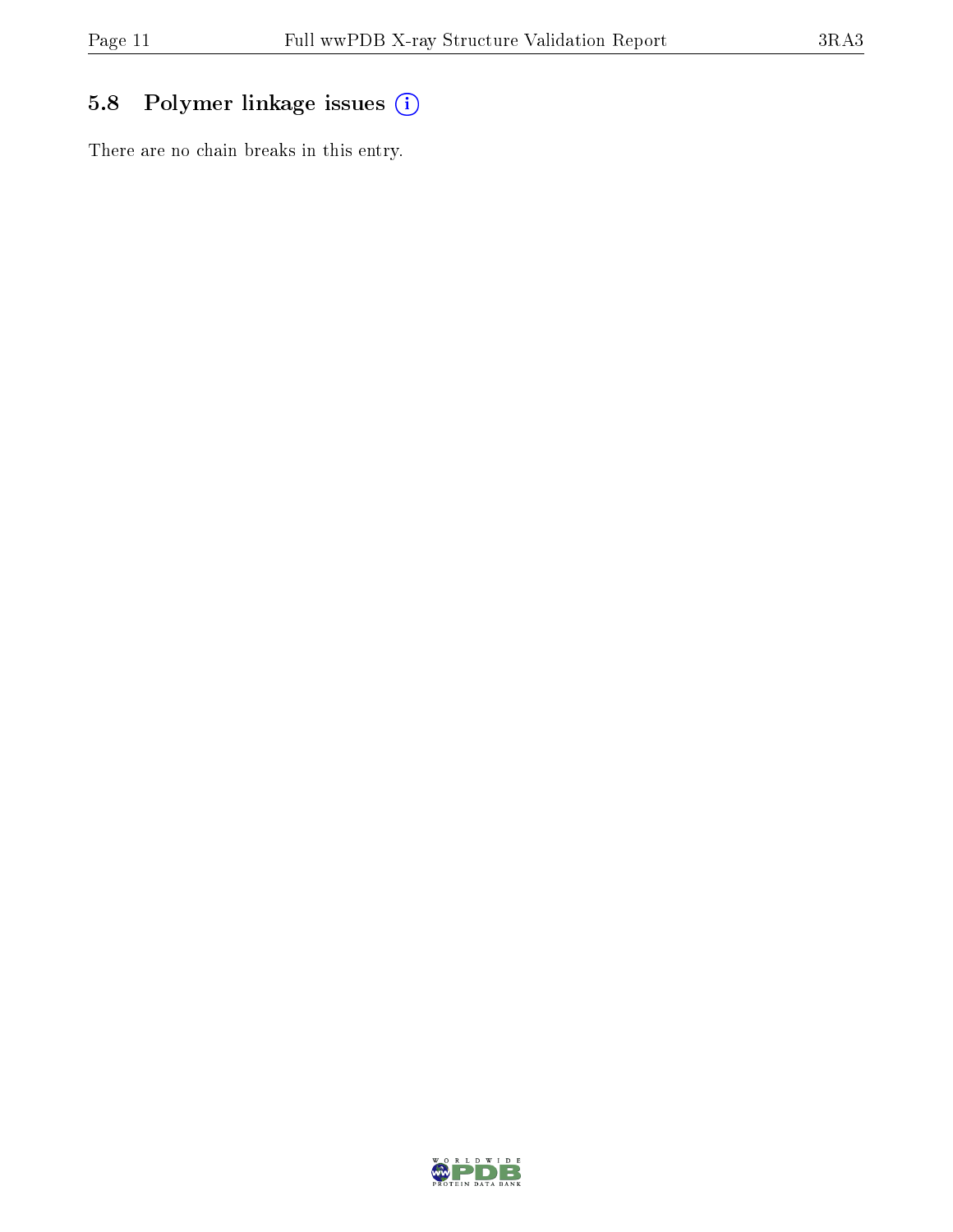# 6 Fit of model and data  $(i)$

# 6.1 Protein, DNA and RNA chains (i)

In the following table, the column labelled  $#RSRZ> 2'$  contains the number (and percentage) of RSRZ outliers, followed by percent RSRZ outliers for the chain as percentile scores relative to all X-ray entries and entries of similar resolution. The OWAB column contains the minimum, median,  $95<sup>th</sup>$  percentile and maximum values of the occupancy-weighted average B-factor per residue. The column labelled ' $Q< 0.9$ ' lists the number of (and percentage) of residues with an average occupancy less than 0.9.

| Mol | Chain | Analysed        | ${ <\hspace{-1.5pt}{\mathrm{RSRZ}} \hspace{-1.5pt}>}$ | $\#\text{RSRZ}\text{>2}$        | $OWAB(A^2)$    | Q <sub>0.9</sub> |
|-----|-------|-----------------|-------------------------------------------------------|---------------------------------|----------------|------------------|
|     | А     | $27/28$ (96\%)  | 0.34                                                  | 100<br>$0$   100                | 35, 43, 59, 72 |                  |
|     | Ε     | $25/28$ (89%)   | 0.36                                                  | $\blacksquare$ 100<br>$0$   100 | 33, 45, 62, 65 |                  |
| 2   | B     | $25/28$ (89\%)  | 0.49                                                  | $1(4\%)$<br>38<br>45            | 30, 38, 53, 62 |                  |
| 2   | D     | $27/28$ (96\%)  | 0.70                                                  | 2(7%)<br>14<br>19               | 31, 40, 63, 71 |                  |
| All | All   | $104/112(92\%)$ | 0.48                                                  | $3(2\%)$ 51<br>59               | 30, 44, 63, 72 |                  |

All (3) RSRZ outliers are listed below:

| Mol | Chain | Res | Type ' | <b>RSRZ</b> |
|-----|-------|-----|--------|-------------|
|     |       |     | H.E    |             |
|     |       | 28  | GLN    | $2.4\,$     |
|     |       |     | . F.L  |             |

## 6.2 Non-standard residues in protein, DNA, RNA chains  $(i)$

In the following table, the Atoms column lists the number of modelled atoms in the group and the number defined in the chemical component dictionary. The B-factors column lists the minimum, median,  $95<sup>th</sup>$  percentile and maximum values of B factors of atoms in the group. The column labelled  $Q<sub>0.9</sub>$  lists the number of atoms with occupancy less than 0.9.

| Mol |     | ' Type   Chain |   |       |      |      | $\mid$ Res $\mid$ Atoms $\mid$ RSCC $\mid$ RSR $\mid$ B-factors( $A^2$ ) | $\,$ Q $<$ 0.9 $\,$ |
|-----|-----|----------------|---|-------|------|------|--------------------------------------------------------------------------|---------------------|
|     | PH. |                | - | 12/13 | 0.95 |      | 36, 38, 41, 57                                                           |                     |
|     | PH. |                |   | 19/12 | 0.99 | 0.14 | 36, 38, 39, 41                                                           |                     |

### 6.3 Carbohydrates  $(i)$

There are no carbohydrates in this entry.